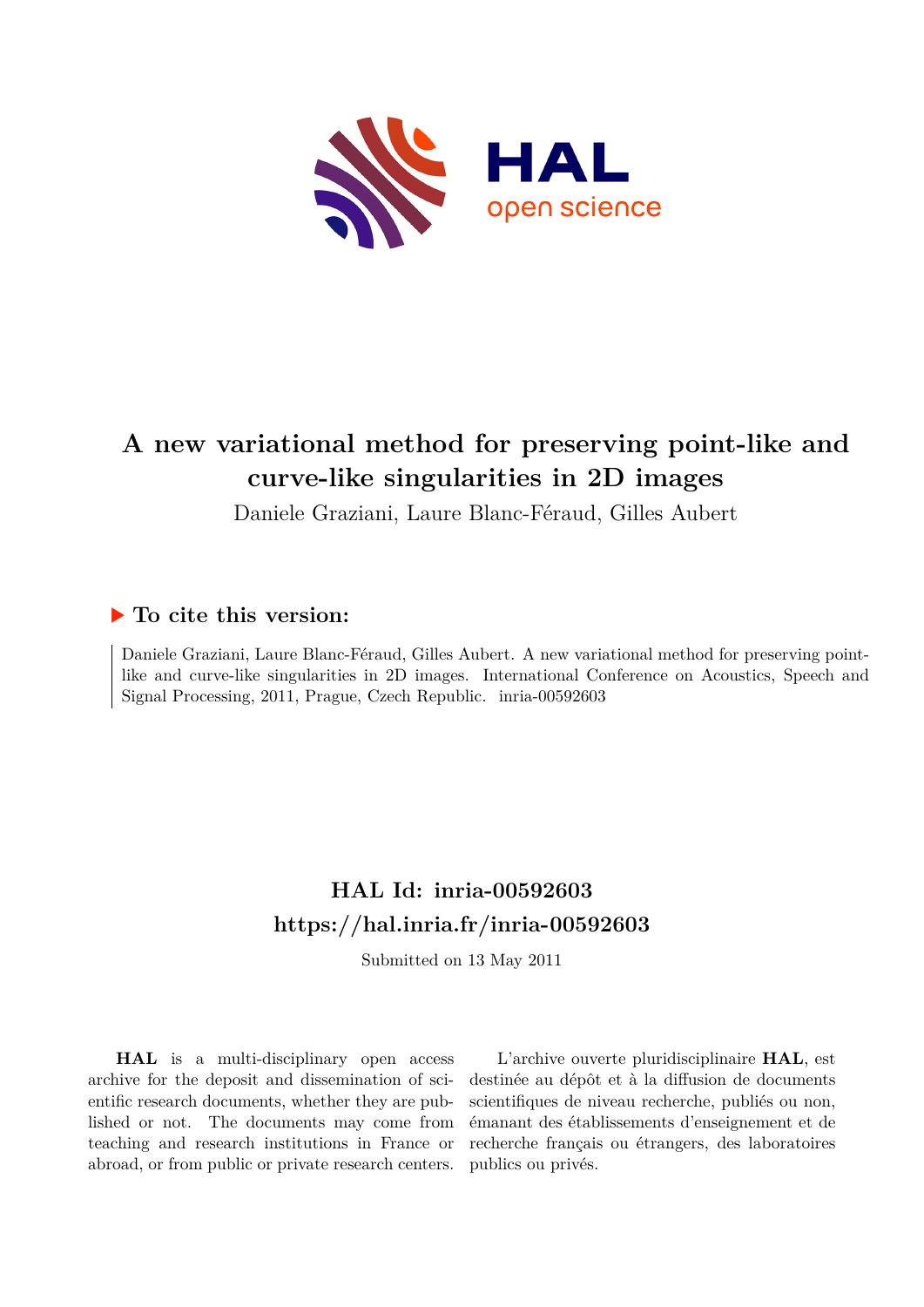### A NEW VARIATIONAL METHOD FOR PRESERVING POINT-LIKE AND CURVE-LIKE SINGULARITIES IN 2-D IMAGES

*Daniele Graziani, Laure Blanc-Feraud and Gilles Aubert ´*

ARIANA CNRS/INRIA/UNSA SOPHIA ANTIPOLIS Inria, 2004 route des Lucioles BP 93 06902 SOPHIA ANTIPOLIS CEDEX, FRANCE e.mail: Daniele.Graziani@sophia.inria.fr ARIANA CNRS/INRIA/UNSA SOPHIA ANTIPOLIS Inria, 2004 route des Lucioles BP 93 06902 SOPHIA ANTIPOLIS CEDEX, FRANCE e.mail: Laure.Blanc Feraud@sophia.inria.fr LABORATOIRE J.A. DIEUDONNE´ Universite de Nice SOPHIA ANTIPOLIS, parc valrose 06108 Nice CEDEX 2, FRANCE ´ e.mail: gaubert@unice.fr

#### **ABSTRACT**

We propose a new variational method to restore point-like and curvelike singularities in 2-D images. As points and open curves are fine structures, they are difficult to restore by means of first order derivative operators computed in the noisy image. In this paper we propose to use the Laplacian operator of the observed intensity, since it becomes singular at points and curves. Then we propose to restore these singularities by introducing suitable regularization involving the l-1-norm of the Laplacian operator. Results are shown on synthetic an real data.

*Index Terms*— image processing, non smooth convex optimization,  $l<sup>1</sup>$ -minimization, Nesterov scheme, laplacian operator

#### 1. INTRODUCTION

The issue of preserving fine structures in image reconstruction, such as points or curves in 2-D, has known an increasing interest for scientific purposes, e.g., in biology and astronomy, for instance filaments and spots detection in biomedical and astronomical images, road and building extraction from satellite images. There is a vaste literature on this subject and a lot of different techniques have been proposed in these last years. Without claiming of being exhaustive we refer to [5] for segmentation of blood vessel via morphological reconstruction, [4] for filaments detection in 3D by using active contours approach and [2] for object tracking based on sparsity principles and source separation. In this paper we focus on the variational point of view. Usually these images, possibly corrupted by noise, are characterized by an high intensity value on sets of low dimension, such as points or curves in 2-D, and which decreases to 0 in a neighborhood of the singularities. In this work we propose a new model for point and curve restoration, where these low dimensional sets are considered as singularities in the image, given in term of a proper differential operator defined on the intensity of the image. We provide, in a discrete setting, a new variational formulation for restoring such singularities in noisy images.

### 2. PRELIMINARIES

This section is devoted to notation, preliminaries results, and to the introducytion of fast descent gradient scheme we will use in the sequel.

#### 2.1. Discrete setting

We define the discrete rectangular domain  $\Omega$  of step size  $\delta x = 1$  and dimension  $d_1d_2$ .  $\Omega = \{1, ..., d_1\} \times \{1, ..., d_2\} \subset \mathbb{Z}^2$ . In order to simplify the notations we set  $X = R^{d_1 \times d_2}$  and  $Y = X \times X$ .  $u \in X$ denotes a matrix of size  $d_1 \times d_2$ . For  $u \in X$ ,  $u_{i,j}$  denotes its  $(i, j)$ th component, with  $(i, j) \in \{1, ..., d_1\} \times \{1, ..., d_2\}$ . For  $g \in Y$ ,  $g_{i,j}$  denotes the  $(i, j)$ -th component of with  $g_{i,j} = (g_{i,j}^1, g_{i,j}^2)$  and  $(i, j) \in \{1, ..., d_1\} \times \{1, ..., d_2\}$  We endowed the space X and Y with standard scalar product and standard norm. For  $u, v \in X$ :

$$
\langle u, v \rangle_X = \sum_{i=1}^{d_1} \sum_{j=1}^{d_2} u_{i,j} v_{i,j}.
$$

For  $g, h \in Y$ :

$$
\langle g, h \rangle_Y = \sum_{i=1}^{d_1} \sum_{j=1}^{d_2} \sum_{l=1}^2 g_{i,j}^l h_{i,j}^l.
$$

For  $u \in X$  and  $p \in [1, +\infty)$  we set:

$$
|u|_p := \left(\sum_{i=1}^{d_1} \sum_{j=1}^{d_2} |u_{i,j}|^p\right)^{\frac{1}{p}}.
$$

For  $g \in Y$  and  $p \in [1, +\infty)$ :

$$
||g||_p := \left(\sum_{i=1}^{d_1} \sum_{j=1}^{d_2} \sum_{l=1}^2 |g_{i,j}^l|_2^p\right)^{\frac{1}{p}}.
$$

If G, F are two vector spaces and  $H : G \to F$  is a linear operator the norm of  $H$  is defined by

$$
||H||:=\max_{|||u||_G\le 1} (||Hu||_F).
$$

The research of Daniele Graziani is supported by CNRS under the research project "Gyrovision".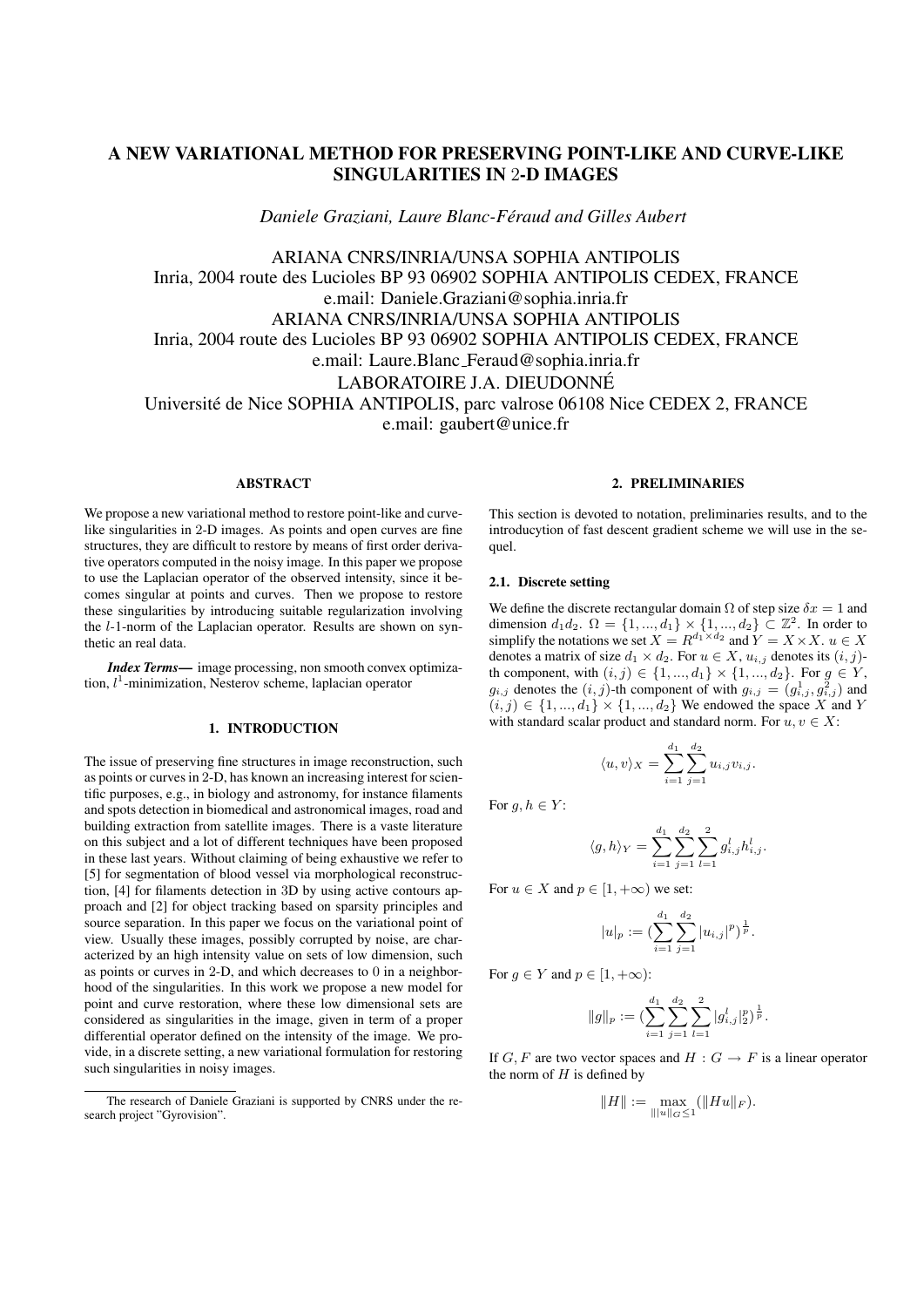**Definition 2.1** *A function*  $F : X \rightarrow \mathbb{R}$  *is said to be L-lipschitz differentiable if it is differentiable and*

$$
|\nabla F(u) - \nabla F(v)|_2 \le L|u - v|_2,
$$

*for every*  $u, v \in X$ .

**Definition 2.2** *Let*  $\psi: X \to \mathbb{R}$  *be a convex function. The operator* 

$$
prox_{\psi}: X \to X \quad x \to \arg\min_{y \in X} {\psi(y) + \frac{1}{2}|y - x|_2}
$$

*is called proximal operator associated to* ψ*.*

*If*  $prox_{\lambda\psi}$  *can be computed exactly for every*  $\lambda > 0$  *and every*  $x \in X$ , the function  $\psi$  is said to be simple.

If  $u \in X$  the gradient  $\nabla u \in Y$  is given by:

$$
(\nabla u)_{i,j} = ((\nabla u)_{i,j}^1, (\nabla u)_{i,j}^2)
$$

where

$$
(\nabla u)_{i,j}^1 = \begin{cases} u_{i+1,j} - u_{i,j} & \text{if } i < d_1 \\ 0 & \text{if } i = d_1, \end{cases}
$$
  

$$
(\nabla u)_{i,j}^2 = \begin{cases} u_{i,j+1} - u_{i,j} & \text{if } j < d_2 \\ 0 & \text{if } j = d_2. \end{cases}
$$

We also introduce the discrete version of the divergence operator defined as the adjoint operator of the gradient: div =  $-\nabla^*$ . Then we can define the discrete version of the Laplacian operator as  $\Delta u =$  $Div(\nabla u)$ .

#### 2.2. Nesterov algorithm

Here we briefly recall the fast descent gradient Nesterov's algorithm (see [6]) we use to minimize 6. We state it in the formulation proposed in [7]. For further details and general statements we refer the reader to [7] and references therein.

**Proposition 2.1** *Let*  $F: X \to \mathbb{R}$  *be given by:* 

$$
F(u) = F_1(u) + F_2(u) \quad \text{for } u \in X,
$$

*where*  $F_1$  *is a convex L-Lipschitz differentiable function and*  $F_2$  *a simple function. Then the following algorithm:*

$$
\begin{cases}\nu_0 \in X & A_0 = 0 \quad g = 0 \quad u = 0 \\
\text{dofor } k: 1, ..., K \\
t = \frac{2}{L} \\
a = t + \sqrt{t^2 + 4tA} \\
v = \text{prox}_{AF_2}(u_0 - g) \\
y = \frac{Au + Av}{A + a} \\
u = \text{prox}_{\frac{1}{L}F_2}(y - \frac{1}{L} \nabla F_1(y)) \\
g = g + a \nabla F_1(u) \\
A = A + a\n\end{cases} \tag{1}
$$

*ensures that:*

$$
0 \le F(u_k) - F(u^*) \le L \frac{|u^* - u_0|_2}{k^2}, \tag{2}
$$

 $where \ u^* \in X$  *is a minimum point of*  $F$  *and*  $u_0 \in X$  *is an initial data.*

#### 3. THE VARIATONAL METHOD

#### 3.1. The discrete functionals

From a general point of view in order to restore the given data  $u_0$ , one would like to minimize an energy with an  $L^2$ -fidelity term and a proper regularization criterion  $F$ . To this end one has to solve the following minimum problem:

$$
\min_{u \in X} F(u) + \frac{\lambda}{2} |u - u_0|_2^2.
$$
 (3)

 $\lambda > 0$  is a positive weight, X is a suitable space and the criterion F must be chosen according to the singularities to be restored. In our case it means that  $F$  must be given by a proper differential operator which allows for singularities on points and curves. Moreover in the choice of  $F$  we must take into account that the singularities to be preserved are not jump singularities. It means that, in the continous setting, u must belongs to the space  $\Delta M^p(\Omega)$  of functions whose gradient is an  $L^p$ -vector field with distributional divergence given by a Radon measure (see [1] for the precise definiton of this space). These considerations leads us to choose the laplacian as differential operator and minimize the following energy:

$$
J(u) = \|\Delta u\|_1 + \frac{1}{p} \|\nabla u\|_p^p + \frac{\lambda}{2} |u - u_0|_2^2,
$$
 (4)

where  $\lambda$  is a positive weight and  $1 < p < 2$ . The restriction on p is due to the fact that when  $p > 2$  the distributional laplacian  $\Delta u$  of u cannot be a measure concentrated on points (see [1, 3] on this issue). Therefore it would not be anymore the right operator to restore the singularities we are interested in. In order to apply algorithm (1) it is necessary to smooth both  $\|\cdot\|_1$  and  $\|\cdot\|_p$  norm. Indeed the first one is not even differentiable, while the second one is not L-Lipschitz differentiable for  $p < 2$ . To this purpose we introduce the Huber function defined by:

$$
w_{\epsilon}(x) = \begin{cases} |x| & \text{if } |x| \ge \epsilon \\ \frac{x^2}{2\epsilon} + \frac{\epsilon}{2} & \text{otherwise.} \end{cases}
$$
 (5)

Then we introduce the smoother counterpart of functional (4) as:

$$
J_{\epsilon}(u) = \sum_{i=1}^{d_1} \sum_{j=1}^{d_2} w_{\epsilon}(|(\Delta u)_{i,j}|)
$$
  
+ 
$$
\frac{1}{p} \sum_{i=1}^{d_1} \sum_{j=1}^{d_2} w_{\epsilon}(|(\nabla u)_{i,j}|^p) + \frac{\lambda}{2}|u - u_0|_2,
$$
 (6)

where  $\epsilon > 0$  here is a small fixed parameter. We shall consider the minimization problems:

$$
\min_{u \in X} J(u),\tag{7}
$$

$$
\min_{u \in X} J_{\epsilon}(u). \tag{8}
$$

As in [7] we define the notion of  $\delta$ -solution associated to problem (7), which will be used to give an estimation of the number of iterations of the minimization algorithm.

**Definition 3.1** *A*  $\delta$ -solution of (7) is an element  $u_{\delta} \in X$  such that

$$
J(u_\delta)-J(\overline{u})\leq \delta,
$$

*where*  $\overline{u}$  *is a solution of problem* (7).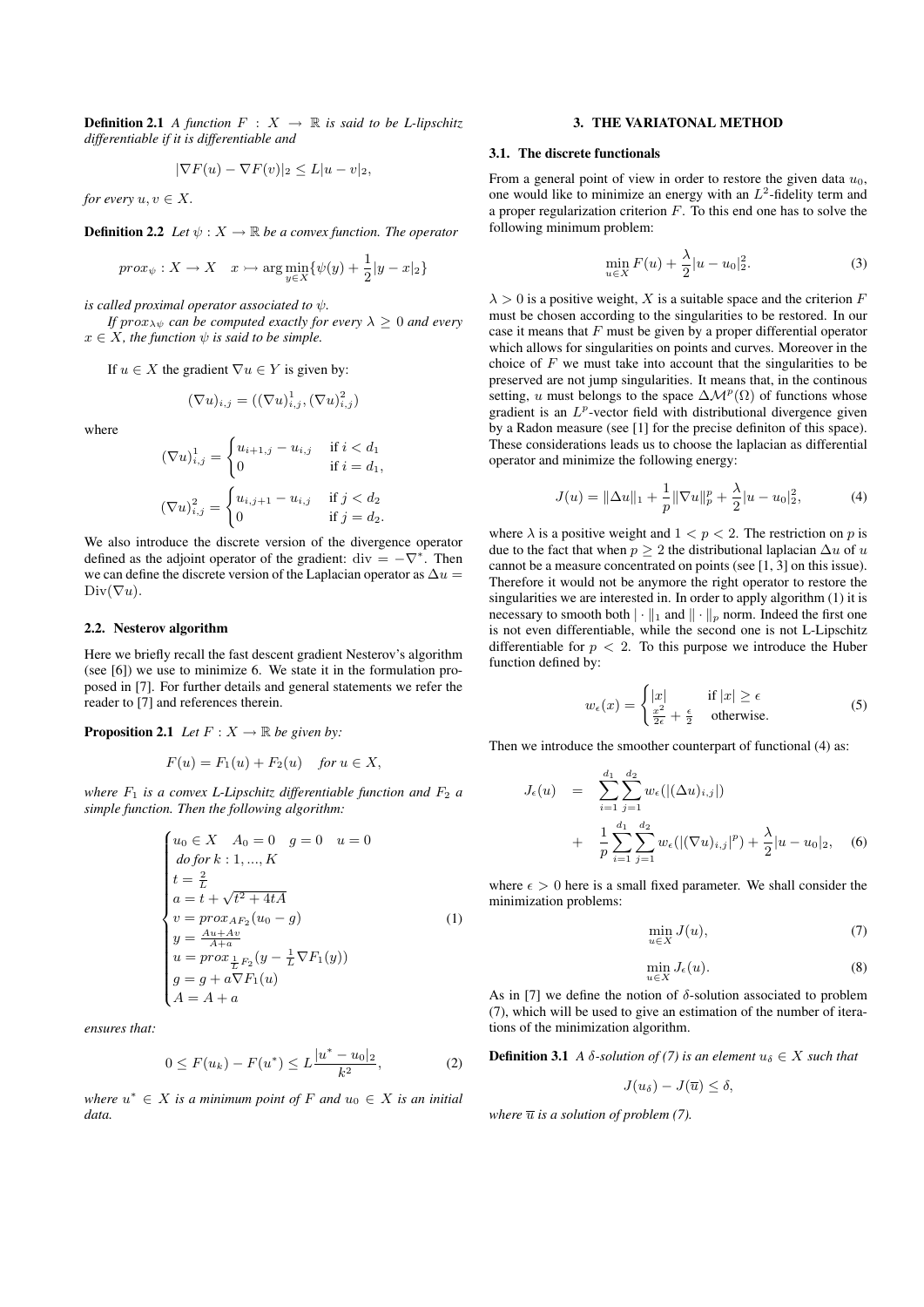We minimize  $J_{\epsilon}$  by applying algorithm (1) with

 $\langle \cdot \rangle$ 

$$
F_1(u) = J_{\epsilon}(u) \quad F_2(u) = 0.
$$

Indeed it is not difficult to check that for  $u \in X$  with  $u = 0$  on the boundary we have

$$
\nabla F_1(u) = \Delta(\Psi) - \text{div}(\Phi) + \lambda(u - u_0)
$$
\n(9)

where

$$
\Psi_{i,j} = \begin{cases}\n\frac{(\frac{\alpha u}{i,j})}{[(\Delta u)_{i,j}]} & \text{if } |(\Delta u)_{i,j}| \ge \epsilon \\
\frac{(\Delta u)_{i,j}}{\epsilon} & \text{otherwise,} \\
\Phi_{i,j} = \begin{cases}\n\frac{(\nabla u)_{i,j}}{[(\nabla u)_{i,j}|^2 - p]} & \text{if } |(\nabla u)_{i,j}|^p \ge \epsilon \\
\frac{(\nabla u)_{i,j}}{i} & \text{otherwise.} \n\end{cases}\n\end{cases}
$$

Then, taking into account that  $\Psi$  and  $\Phi$  are Lipschitz functions with constant  $\frac{1}{\epsilon}$  and  $\frac{1}{\epsilon^p}$  respectively, we infer

$$
|\nabla F_1(u) - \nabla F_1(v)|_2 \leq \left(\frac{\|\Delta\|_2^2}{\epsilon} + \frac{\|\text{div}\|_2^2}{\epsilon^{2-p}} + \lambda\right)|u - v|_2.
$$

Therefore, by recalling that  $\|\Delta\|_2 \leq 8$  and  $\|\text{div}\|_2 \leq 2\sqrt{2}$ , we conclude that

$$
|\nabla F_1(u) - \nabla F_1(v)|_2 \leq (\frac{64}{\epsilon} + \frac{8}{\epsilon^{2-p}} + \lambda)|u - v|_2.
$$
 (10)

Thanks to inequality (10) we are in position to apply algorithm (1). In our case algorithm (1) ensures that:

$$
0 \le J_{\epsilon}(u_k) - J_{\epsilon}(u_{\epsilon}^*) \le (\frac{64}{\epsilon} + \frac{8}{\epsilon^{2-p}} + \lambda) \frac{|u_{\epsilon}^* - u_0|_2}{k^2}, \quad (11)
$$

where  $u_{\epsilon}^*$  is a minimum of  $J_{\epsilon}$ .

#### 4. EXAMPLES

Before running our algorithm all the parameters have to be fixed. It is easy to see that for every  $u \in X$  we have

$$
0 \le J_{\epsilon}(u) - J(u) \le d_1 d_2 \epsilon. \tag{12}
$$

Then by using (12) (11) and the fact that  $u_{\epsilon}^*$  is a minimum of  $J_{\epsilon}$  we have

$$
J(u_k) \leq J_{\epsilon}(u_k) \leq J_{\epsilon}(\overline{u}) + (\frac{64}{\epsilon} + \frac{8}{\epsilon^{2-p}} + \lambda) \frac{|u_{\epsilon}^* - u_0|_2}{k^2},
$$

where  $\overline{u}$  is a minimum of J. By applying again bound (12) we deduce

$$
J(u_k) \leq J(\overline{u}) + d_1 d_2 \epsilon + \left(\frac{64}{\epsilon} + \frac{8}{\epsilon^{2-p}} + \lambda\right) \frac{|u_\epsilon^* - u_0|_2}{k^2}.
$$

Therefore the worst case precision to get a  $\delta$ -solution of (7) is:

$$
J(u_k) - J(\overline{u}) = \left(\frac{64}{\epsilon} + \frac{8}{\epsilon^{2-p}} + \lambda\right) \frac{|\overline{u} - u_0|_2}{k^2} + d_1 d_2 \epsilon;
$$

then the optimal choices are

$$
\epsilon = \frac{\delta}{d_1 d_2}, \quad K = \left[ \sqrt{\left( \frac{64d_1 d_2}{\delta} + 8 \frac{d_1 d_2}{\delta^{2-p}} + \lambda \right) C} \right] + 1,
$$

where  $C := \max_X |\overline{u} - u_0|_2$  and K the total number of iterations. For images rescaled in  $[0, 1]$ , in the worst case problem, the number of iterations K needed to get a  $\delta$ -solution of order 1 does not exceed



Fig. 1. *Synthetic noisy image PSNR* 26.1*Db: we test our algorithm on a noisy image containig open curves. Image size*  $d_1 \times d_2 = 128 \times 128$ .  $\lambda = 40$ .  $\epsilon = 6.1e - 5$ . *Number of iterations*  $K = 2000$ .

the value 8000. In all numerical test we let run the algorithm for no more than 4000 iterations. We show a convergence curve with the value of  $J(u_k)$  on the y-axis and the number of iterations on the x-axis. The parameter  $\epsilon$  is always fixed in order to get a  $\delta$ -solution of order 1. This choice seems to lead to good restoration results. The parameter  $\lambda$  is tuned according to the level noise and its value is specified on each numerical test. Finally as exponent  $p$  we always take  $p = 1.5$ . In Figure 1 and 2 we test the algorithm against noise on synthetic image containing open curve. A Gaussian Noise is added to the original image. The image domain is of size  $d_1 \times d_2 = 128 \times$ 128. CPU time is about 50 s running on an Intel (R) Xeon(R) CPU 5120 at 1.86GHz. In Figure 3 we test the algorithm against noise on a synthetic image containing points and open curves, which are the singularities we want to be preserved in the restoration process. A Gaussian noise is added to the original image. The image domain is of size  $d_1 \times d_2 = 256 \times 256$ . CPU time is about 8mn s running on an Intel (R) Xeon(R) CPU 5120 at 1.86GHz. Finally in Figure 4 we test our model on real noisy data. The image domain is of size  $d_1 \times d_2 = 256 \times 256$ . CPU time is about 9mn running on an Intel (R) Xeon(R) CPU 5120 at 1.86GHz.

#### 5. CONCLUSION

In this work a new variational model for restoring point and curvelike singularities in images has been developed both from a theoretical and an experimental point of view. We emphasize that, according to our knowledge, this approach seems to be new in the literature. Moreover we stress out that, despite some extra smoothing effect, mainly due to the fact we work with a mesh step size equal to 1, we obtain good experimental results. There are many rooms for improvement from a numerical point of view, such as analysis of functional with more general discrepancy term of type  $|Hu - u_0|^q$ , where H is a linear operator modeling the blur and  $q \geq 1$ ; as well as performing 3D-numerical simulations on real data. These are subject of our current investigation.